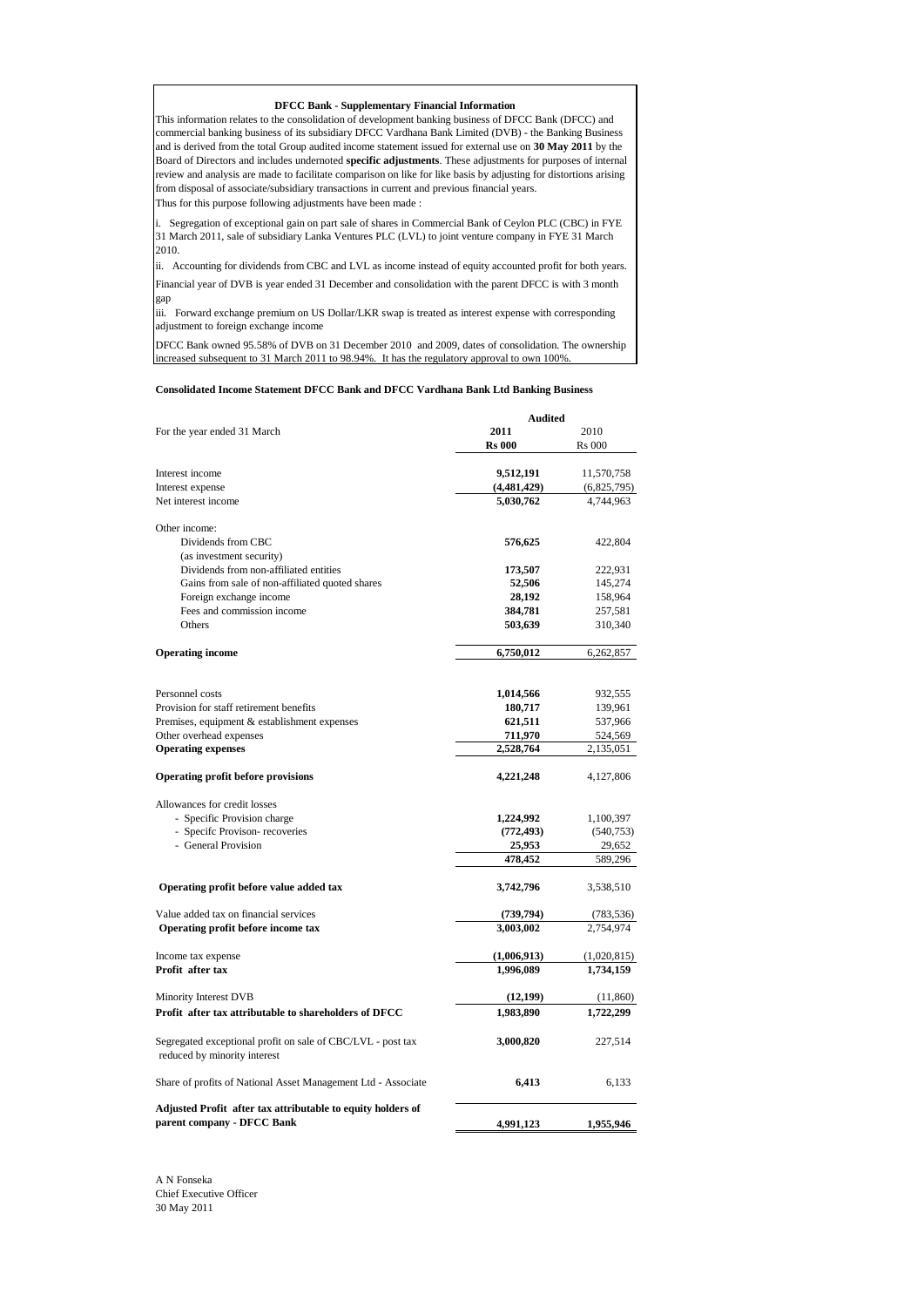# **DFCC Bank**

## **Income Statement**

|                                                              | <b>Notes</b>   |                    | <b>Bank</b>   |                       |                          |                    | Group         |                       |               |
|--------------------------------------------------------------|----------------|--------------------|---------------|-----------------------|--------------------------|--------------------|---------------|-----------------------|---------------|
|                                                              |                | For the year ended |               | For the quarter ended |                          | For the year ended |               | For the quarter ended |               |
|                                                              |                | (Audited)          |               |                       |                          | (Audited)          |               |                       |               |
|                                                              |                |                    |               |                       |                          |                    |               |                       |               |
| For the year ended                                           |                | 31.03.11           | 31.03.10      | 31.03.11              | 31.03.10                 | 31.03.11           | 31.03.10      | 31.03.11              | 31.03.10      |
|                                                              |                |                    |               |                       |                          |                    |               |                       |               |
|                                                              |                | <b>Rs 000</b>      | <b>Rs 000</b> | <b>Rs 000</b>         | <b>Rs 000</b>            | <b>Rs 000</b>      | <b>Rs 000</b> | <b>Rs 000</b>         | <b>Rs 000</b> |
|                                                              |                |                    |               |                       |                          |                    |               |                       |               |
| Income                                                       |                | 14,058,085         | 8,695,864     | 1,747,371             | 2,028,769                | 15,697,070         | 12,938,264    | 2,722,037             | 3,044,816     |
|                                                              |                |                    |               |                       |                          |                    |               |                       |               |
| Interest income                                              |                | 6,206,458          | 7,416,335     | 1,445,929             | 1,597,615                | 9,658,167          | 11,793,481    | 2,294,911             | 2,670,491     |
| Interest income on loans & advances                          |                | 4,800,751          | 6,134,891     | 1,202,762             | 1,237,426                | 7,045,810          | 8,807,989     | 1,744,518             | 1,897,233     |
| Interest income on other interest earning assets             |                | 1,405,707          | 1,281,444     | 243,167               | 360,189                  | 2,612,357          | 2,985,492     | 550,393               | 773,258       |
|                                                              |                |                    |               |                       |                          |                    |               |                       |               |
|                                                              |                |                    |               |                       |                          |                    |               |                       |               |
| <b>Less: Interest expenses</b>                               |                | 2,786,098          | 4,224,044     | 601,708               | 861,765                  | 4,394,201          | 6,595,929     | 992,379               | 1,225,479     |
| Interest expense on deposits                                 |                | 505,663            | 791,519       | 101,208               | 171,436                  | 2,012,069          | 2,980,745     | 468,759               | 593,710       |
| Interest expense on other interest bearing liabilities       |                | 2,280,435          | 3,432,525     | 500,500               | 690,329                  | 2,382,132          | 3,615,184     | 523,620               | 631,769       |
| Net interest income                                          |                | 3,420,360          | 3,192,291     | 844,221               | 735,850                  | 5,263,966          | 5,197,552     | 1,302,532             | 1,445,012     |
|                                                              |                |                    |               |                       |                          |                    |               |                       |               |
| Non interest income                                          | $\overline{7}$ | 7,851,627          | 1,279,529     | 301,442               | 431,154                  | 6,038,903          | 1,144,783     | 427,126               | 374,325       |
| Foreign exchange income                                      |                | (61, 946)          | (49, 627)     | 4,935                 | (24, 959)                | (32, 681)          | (139, 481)    | 17,522                | (33, 676)     |
| Other income                                                 |                | 7,913,573          | 1,329,156     | 296,507               | 456,113                  | 6,071,584          | 1,284,264     | 409,604               | 408,001       |
|                                                              |                |                    |               |                       |                          |                    |               |                       |               |
|                                                              |                |                    |               |                       |                          |                    |               |                       |               |
| Less : Non interest expenses                                 |                | 1,394,962          | 1,202,333     | 510,006               | 426,821                  | 2,825,952          | 2,394,471     | 878,022               | 835,522       |
| Personnel costs                                              |                | 722,240            | 642,374       | 292,210               | 282,908                  | 1,337,367          | 1,139,290     | 484,257               | 451,072       |
| Provision for staff retirement benefits                      |                | 68,390             | 72,483        | 14,028                | (4, 782)                 | 68,390             | 72,483        | 9,528                 | (4, 782)      |
| Premises, equipment & establishment expenses                 |                | 264,634            | 232,525       | 85,431                | 61,353                   | 630,266            | 552,237       | 201,195               | 156,564       |
| Loss on trading / investment securities                      |                | 0                  | $\Omega$      |                       | $\Omega$                 | 3,125              | 0             | 3,125                 |               |
| Other operating expenses                                     |                | 322,171            | 240,718       | 113,269               | 82,884                   | 718,386            | 568,818       | 157,580               | 215,777       |
| Amortization of intangible assets                            |                |                    |               |                       |                          |                    |               |                       |               |
|                                                              |                |                    |               |                       |                          |                    |               |                       |               |
| Negative goodwill                                            |                |                    |               |                       | $\overline{\phantom{a}}$ | (7, 313)           | 0             | (173)                 |               |
| Software                                                     |                | 17,527             | 14,233        | 5,068                 | 4,458                    | 75,731             | 61,643        | 22,510                | 16,891        |
|                                                              |                |                    |               |                       |                          |                    |               |                       |               |
| Less: Provision for bad & doubtful debts and loans           |                | 110,478            | 208,137       | (52, 501)             | 76,713                   | 345,237            | 441,708       | (25, 106)             | 105,820       |
| written off                                                  |                |                    |               |                       |                          |                    |               |                       |               |
| Provisions - general                                         |                | 153                | 22,996        | 4,875                 | 7,920                    | 25,953             | 29,652        | 4,478                 | 10,565        |
| Provisions - specific                                        |                | 828,572            | 670,509       | 134,795               | 181,018                  | 1,213,940          | 1,093,392     | 219,355               | 275,469       |
| Recoveries                                                   |                | (727, 271)         | (489, 399)    | (193, 993)            | (112, 364)               | (905, 708)         | (688, 341)    | (251, 646)            | (181, 686)    |
| Loans written off                                            |                | 9,024              | 4,031         | 1,822                 | 139                      | 11,052             | 7,005         | 2,707                 | 1,472         |
|                                                              |                |                    |               |                       |                          |                    |               |                       |               |
|                                                              |                |                    |               |                       |                          |                    |               |                       |               |
| Less: Provision for fall in value of dealing & investment    |                | $\Omega$           | $\mathbf 0$   | 0                     | $\mathbf 0$              | $\mathbf 0$        | $\mathbf 0$   | $\Omega$              | 0             |
| securities losses                                            |                |                    |               |                       |                          |                    |               |                       |               |
|                                                              |                |                    |               |                       |                          |                    |               |                       |               |
| Operating profit on ordinary activities before taxes         |                | 9,766,547          | 3,061,350     | 688,158               | 663,470                  | 8,131,680          | 3,506,156     | 876,742               | 877,995       |
|                                                              |                |                    |               |                       |                          |                    |               |                       |               |
| Less : Value added tax on financial services                 | 8              | 1,890,229          | 658,673       | 74,218                | 167,036                  | 2,080,063          | 840,415       | 107,509               | 231,519       |
|                                                              |                |                    |               |                       |                          |                    |               |                       |               |
|                                                              |                | 7,876,318          | 2,402,677     | 613,940               | 496,434                  | 6,051,617          | 2,665,741     | 769,233               | 646,476       |
| Operating profit on ordinary activities before corporate tax |                |                    |               |                       |                          |                    |               |                       |               |
|                                                              |                |                    |               |                       |                          |                    |               |                       |               |
| Share of profits of associates after tax                     |                |                    |               |                       |                          | 217,758            | 1,085,261     | 6,818                 | 324,983       |
|                                                              |                |                    |               |                       |                          |                    |               |                       |               |
| Operating profit before corporate tax                        |                | 7,876,318          | 2,402,677     | 613,940               | 496,434                  | 6,269,375          | 3,751,002     | 776,051               | 971,459       |
|                                                              |                |                    |               |                       |                          |                    |               |                       |               |
| Less : Income tax on profit on ordinary activities           | 9              | 738,867            | 689,441       | 92,778                | 110,657                  | 1,098,302          | 1,067,232     | 147,875               | 239,712       |
|                                                              |                |                    |               |                       |                          |                    |               |                       |               |
| Profit for the period                                        |                | 7,137,451          | 1,713,236     | 521,162               | 385,777                  | 5,171,073          | 2,683,770     | 628,176               | 731,747       |
|                                                              |                |                    |               |                       |                          |                    |               |                       |               |
| Attributable to                                              |                |                    |               |                       |                          |                    |               |                       |               |
| Equity holders of the Bank                                   |                |                    |               |                       |                          | 5,090,313          | 2,579,972     | 611,115               | 710,613       |
| Minority interest                                            |                |                    |               |                       |                          | 80,760             | 103,798       | 17,061                | 21,134        |
|                                                              |                |                    |               |                       |                          |                    |               |                       |               |
|                                                              |                | 7,137,451          | 1,713,236     | 521,162               | 385,777                  | 5,171,073          | 2,683,770     | 628,176               | 731,747       |
|                                                              |                |                    |               |                       |                          |                    |               |                       |               |
|                                                              |                |                    |               |                       |                          | 19.22              | 9.75          |                       |               |
| Basic earnings per share - Rs                                |                | 26.95              | 6.48          | 1.97                  | 1.46                     |                    |               | 2.31                  | 2.69          |
| Diluted earnings per share - Rs                              |                | 26.93              | 6.48          | 1.97                  | 1.46                     | 19.21              | 9.75          | 2.31                  | 2.69          |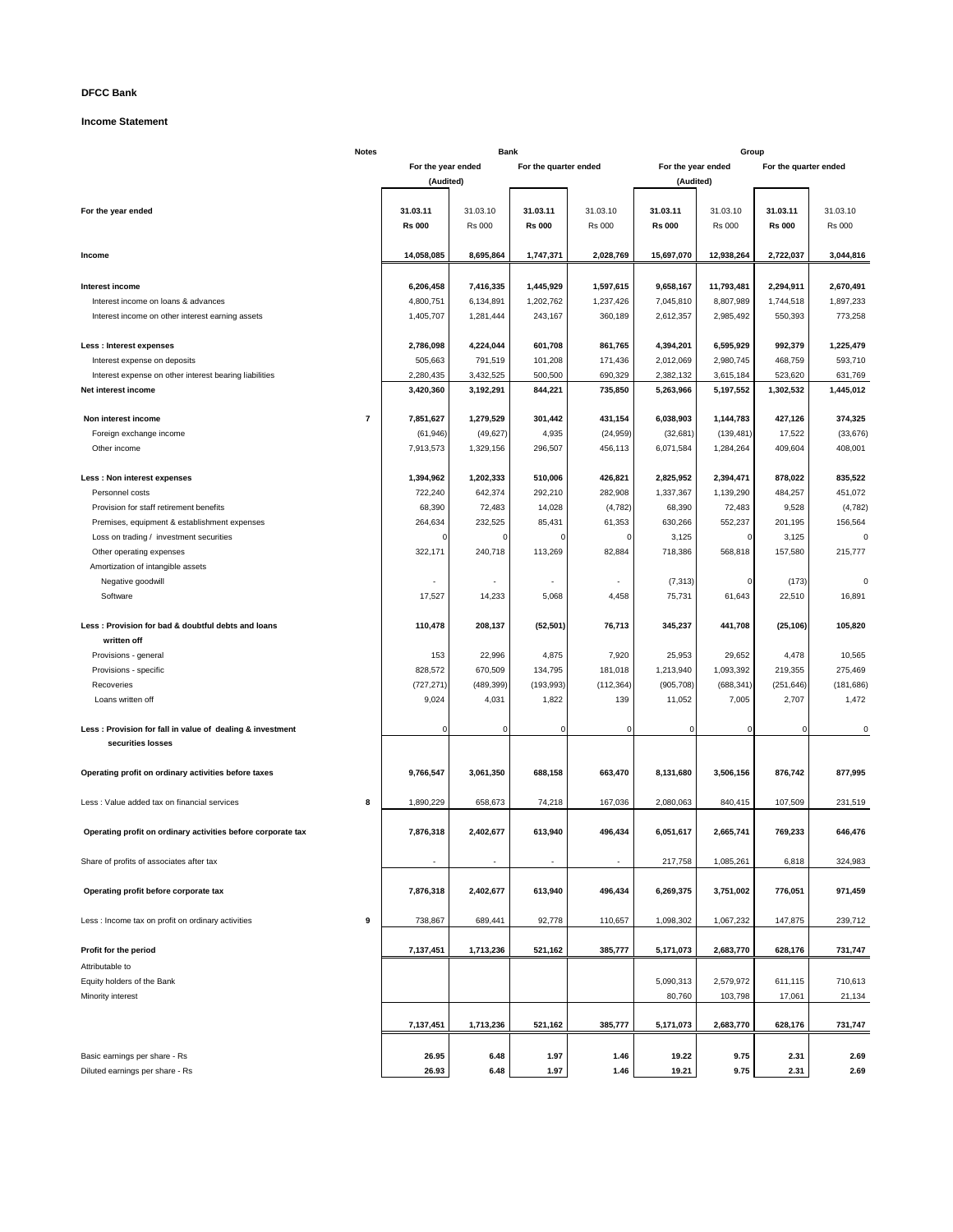# **Balance Sheet**

| Notes                                                    | <b>Bank</b>   |               | Group         |               |
|----------------------------------------------------------|---------------|---------------|---------------|---------------|
|                                                          | 31.03.11      | 31.03.10      | 31.03.11      | 31.03.10      |
| As at                                                    | <b>Rs 000</b> | <b>Rs 000</b> | <b>Rs 000</b> | <b>Rs 000</b> |
|                                                          | (Audited)     | (Audited)     | (Audited)     | (Audited)     |
| <b>On-Balance Sheet Assets</b>                           |               |               |               |               |
| Cash in hand                                             | 409           | 288           | 943,289       | 859,797       |
| Balances with Central Bank of Sri Lanka                  | 0             | $\mathsf 0$   | 894,235       | 802,076       |
| Due from Banks and other financial institutions          | 1,656,220     | 3,735,356     | 2,601,072     | 2,487,908     |
| Investments - trading account                            | 477,689       | 56,355        | 1,350,334     | 1,835,530     |
| Government securities                                    | 392,447       | $\pmb{0}$     | 1,265,092     | 1,779,175     |
| Other securities                                         | 85,242        | 56,355        | 85,242        | 56,355        |
| Investments - held to maturity (net of provisions)       | 14,139,655    | 9,649,600     | 23,849,570    | 23,962,797    |
| Government securities                                    | 10,108,128    | 7,651,073     | 17,164,024    | 21,961,660    |
| Investments in ordinary shares                           | 2,835,036     | 406,625       | 5,356,816     | 409,235       |
| Investments in preference shares                         | 777,167       | 1,180,083     | 816,157       | 1,180,083     |
| Investments in debentures                                | 0             | $\mathsf 0$   | 80,750        | $\mathbf 0$   |
| Investments in unit trusts                               | 419,324       | 411,819       | 444,324       | 411,819       |
| Less: Provision for decline in value of Investments      | 0             | 0             | 12,500        | $\Omega$      |
| Investment in associate companies                        | 35,270        | 3,187,229     | 177,291       | 7,818,997     |
| Investment in subsidiary companies                       | 2,441,320     | 2,408,320     | 16,000        |               |
| Investment in joint venture company                      | 655,000       | 250,000       |               |               |
| <b>Total loans and advances</b>                          |               |               |               |               |
| Total performing loans and advances                      | 38,727,397    | 33,976,924    | 56,333,286    | 46,954,580    |
| Bills of exchange discounted                             | 0             | $\pmb{0}$     | 282,761       | 313,155       |
| Overdrafts                                               | 0             | $\mathsf 0$   | 6,958,535     | 5,667,037     |
| Finance leases                                           | 6,053,014     | 3,391,209     | 6,053,014     | 3,391,209     |
| Other loans                                              | 32,674,383    | 30,585,715    | 43,038,976    | 37,583,179    |
| Total non performing loans and advances                  | 3,836,120     | 5,424,052     | 6,179,232     | 7,682,371     |
| Bills of exchange discounted                             | 0             | 0             | 35,102        | 30,592        |
| Overdrafts                                               | 0             | 0             | 969,895       | 946,679       |
| Finance leases                                           | 307,458       | 574,559       | 307,458       | 574,559       |
| Other loans                                              | 2,311,673     | 3,193,863     | 3,162,130     | 4,131,112     |
| Loan interest receivable                                 | 1,216,989     | 1,655,630     | 1,704,647     | 1,999,429     |
| Total gross loans and advances                           | 42,563,517    | 39,400,976    | 62,512,518    | 54,636,951    |
| Less :                                                   |               |               |               |               |
| Interest in suspense                                     | 1,216,989     | 1,655,630     | 2,185,679     | 2,327,857     |
| Provision for credit losses - specific                   | 1,707,828     | 1,519,093     | 2,528,249     | 2,143,643     |
| Provision for credit losses - general                    | 459,740       | 459,587       | 588,608       | 563,122       |
| Net loans and advances                                   | 39,178,960    | 35,766,666    | 57,209,982    | 49,602,329    |
| Group balances receivable                                | 15,950        | 36,121        | 0             | 150           |
| Prepayments                                              | 17,331        | 23,853        | 17,331        | 23,853        |
| Other receivables                                        | 769,359       | 870,260       | 1,759,477     | 1,903,858     |
| Deferred tax asset                                       | 0             | 0             | 1,781         | 806           |
| Assets held for sale                                     | 0             | $\pmb{0}$     | 2,875         | 2,875         |
| Investment property                                      | 0             | 6,500         | 233,579       | 132,641       |
| Goodwill on consolidation                                |               |               | 226,411       | 156,225       |
| Property and equipment (Net of accumulated depreciation) | 493,465       | 375,558       | 939,415       | 784,219       |
| Intangible assets                                        | 45,491        | 49,979        | 173,042       | 160,034       |
| <b>Total On Balance Sheet Assets</b>                     | 59,926,119    | 56,416,085    | 90,395,685    | 90,534,095    |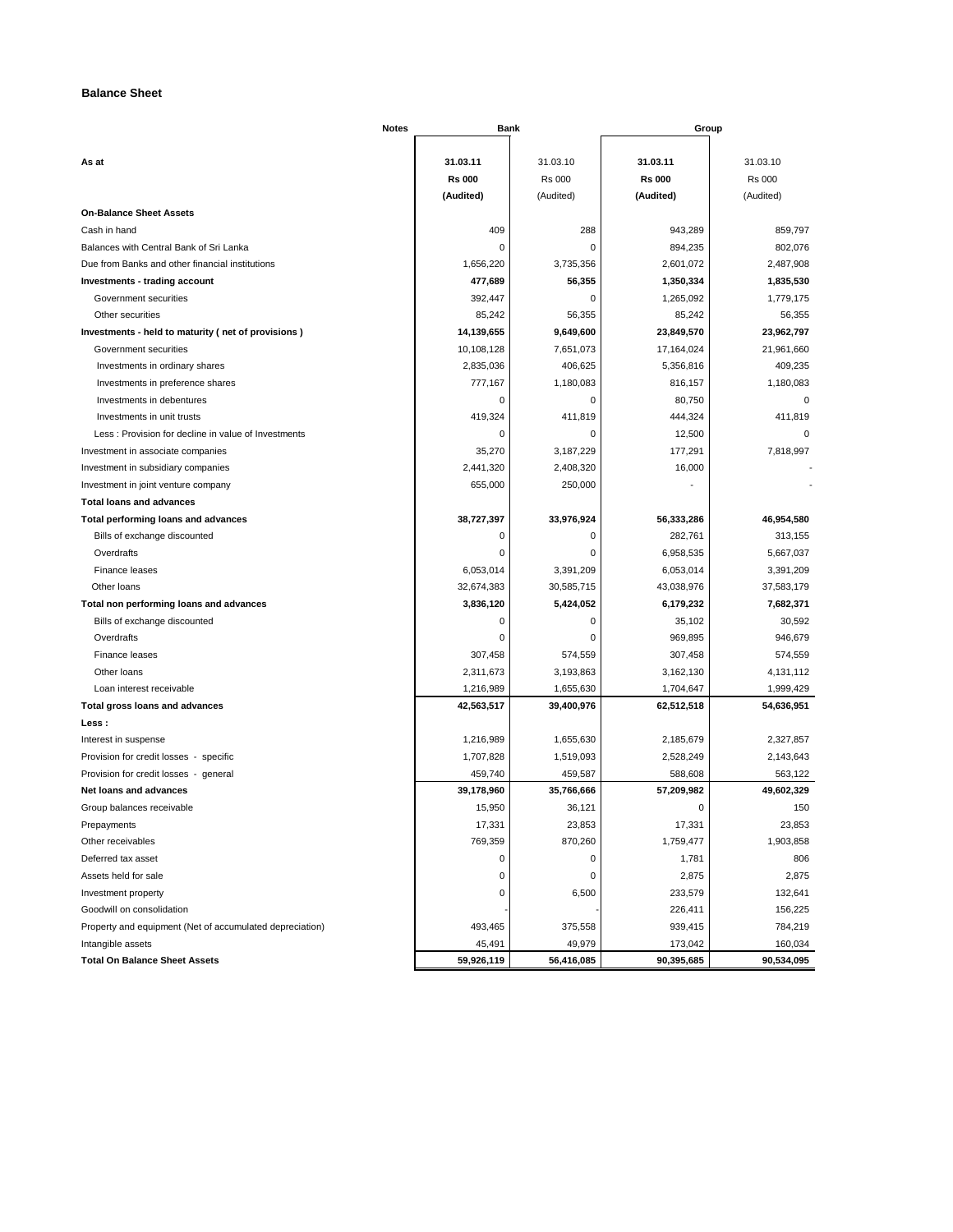# **Balance Sheet**

|                                                                   | Notes | <b>Bank</b>   |               | Group         |               |  |
|-------------------------------------------------------------------|-------|---------------|---------------|---------------|---------------|--|
|                                                                   |       |               |               |               |               |  |
| As at                                                             |       | 31.03.11      | 31.03.10      | 31.03.11      | 31.03.10      |  |
|                                                                   |       | <b>Rs 000</b> | <b>Rs 000</b> | <b>Rs 000</b> | <b>Rs 000</b> |  |
|                                                                   |       | (Audited)     | (Audited)     | (Audited)     | (Audited)     |  |
| On Balance Sheet Liabilities                                      |       |               |               |               |               |  |
| <b>Total deposits</b>                                             |       | 3,688,183     | 5,123,657     | 25,416,397    | 25,503,685    |  |
| Demand deposits                                                   |       | 0             | 0             | 1,428,724     | 968,679       |  |
| Savings deposits                                                  |       | $\mathbf 0$   | $\mathbf 0$   | 5,384,399     | 4,598,808     |  |
| Time deposits                                                     |       | 3,688,183     | 5,123,657     | 18,272,328    | 19,775,256    |  |
| Margin deposits                                                   |       | $\mathbf 0$   | $\mathbf 0$   | 230,357       | 95,708        |  |
| Other deposits                                                    |       | O             | 0             | 100,589       | 65,234        |  |
| <b>Total borrowings</b>                                           |       | 32,260,523    | 33,530,376    | 35,376,893    | 40,061,607    |  |
| Borrowings from CBSL                                              |       | 739,704       | 1,054,928     | 739,704       | 1,054,928     |  |
| Borrowings from Banks and financial institutions in Sri Lanka     |       | 3,419,819     | 3,000,000     | 3,451,939     | 5,009,306     |  |
| Borrowings from Banks and financial institutions abroad           |       | 1,982,521     | 2,240,993     | 2,018,100     | 2,314,177     |  |
| Borrowings under repurchase agreements                            |       | 1,512,000     | 115,000       | 4,560,671     | 4,441,741     |  |
| Debentures - Subordinated                                         |       | 2,000,000     | 2,000,000     | 2,000,000     | 2,000,000     |  |
| Debentures - Others                                               |       | 1,200,000     | 2,700,000     | 1,200,000     | 2,700,000     |  |
| Other Borrowings                                                  |       | 21,406,479    | 22,419,455    | 21,406,479    | 22,541,455    |  |
| Group balances payable                                            |       | 0             | 151           | 0             | 0             |  |
| Interest accrued                                                  |       | 842,137       | 1,081,782     | 1,224,362     | 1,590,653     |  |
| Current taxation                                                  |       | 230,858       | 199,786       | 401,254       | 307,836       |  |
| Deferred taxation                                                 |       | 275,121       | 271,144       | 315,313       | 319,412       |  |
| Other liabilities                                                 |       | 555,754       | 486,365       | 1,637,430     | 1,377,116     |  |
| <b>Proposed Dividends</b>                                         |       | 1,854,682     | 0             | 1,854,682     | 0             |  |
| <b>Total On Balance Sheet Liabilities</b>                         |       | 39,707,258    | 40,693,261    | 66,226,331    | 69,160,309    |  |
|                                                                   |       |               |               |               |               |  |
| <b>Equity</b>                                                     |       |               |               |               |               |  |
| Share capital                                                     | 12.2  | 2,648,838     | 1,323,753     | 2,648,838     | 1,323,753     |  |
| Share premium                                                     |       | 2,054,546     | 3,371,911     | 2,054,546     | 3,371,911     |  |
| <b>Stated Capital</b>                                             |       | 4,703,384     | 4,695,664     | 4,703,384     | 4,695,664     |  |
| Reserve fund                                                      |       | 1,015,000     | 655,000       | 1,015,000     | 655,000       |  |
| General reserve                                                   |       | 11,433,439    | 9,379,839     | 11,433,439    | 9,379,839     |  |
| Retained profit                                                   |       | 3,067,038     | 992,321       | 6,530,865     | 6,215,856     |  |
| Shareholders' equity                                              |       | 20,218,861    | 15,722,824    | 23,682,688    | 20,946,359    |  |
| <b>Minority interest</b>                                          |       |               |               | 486,666       | 427,427       |  |
| <b>Total equity</b>                                               |       | 20,218,861    | 15,722,824    | 24,169,354    | 21,373,786    |  |
| <b>Total equity and liabilities</b>                               |       | 59,926,119    | 56,416,085    | 90,395,685    | 90,534,095    |  |
| Off-Balance Sheet Items and Contra Accounts                       |       |               |               |               |               |  |
| Contingencies                                                     |       | 2,028,434     | 2,403,156     | 10,641,416    | 10,598,045    |  |
| Commitments                                                       |       | 13,951,295    | 7,117,539     | 15,871,369    | 8,355,875     |  |
|                                                                   |       |               |               |               |               |  |
| Net assets value per share, Rs                                    |       | 76.33         | 59.37         | 89.41         | 79.10         |  |
| <b>Memorandum Information</b>                                     |       |               |               |               |               |  |
| Number of employees                                               |       | 451           | 427           | 1,278         | 1,047         |  |
| Number of branches and extension offices                          |       | 20            | 18            | 144           | 93            |  |
|                                                                   |       |               |               |               |               |  |
| The highest, the lowest and the last traded market price recorded |       |               |               |               |               |  |
| during the quater ended                                           |       | 31.03.2011    | 31.03.2010    |               |               |  |
|                                                                   |       |               | (Pre Bonus)   |               |               |  |
|                                                                   |       |               |               |               |               |  |
| - Highest price Rs.                                               |       | 249.90        | 183.50        |               |               |  |
| - Lowest price Rs.                                                |       | 169.10        | 164.50        |               |               |  |
| - Last traded price Rs.                                           |       | 171.80        | 180.50        |               |               |  |

1 for 1 bonus shares was issued on 1 November 2010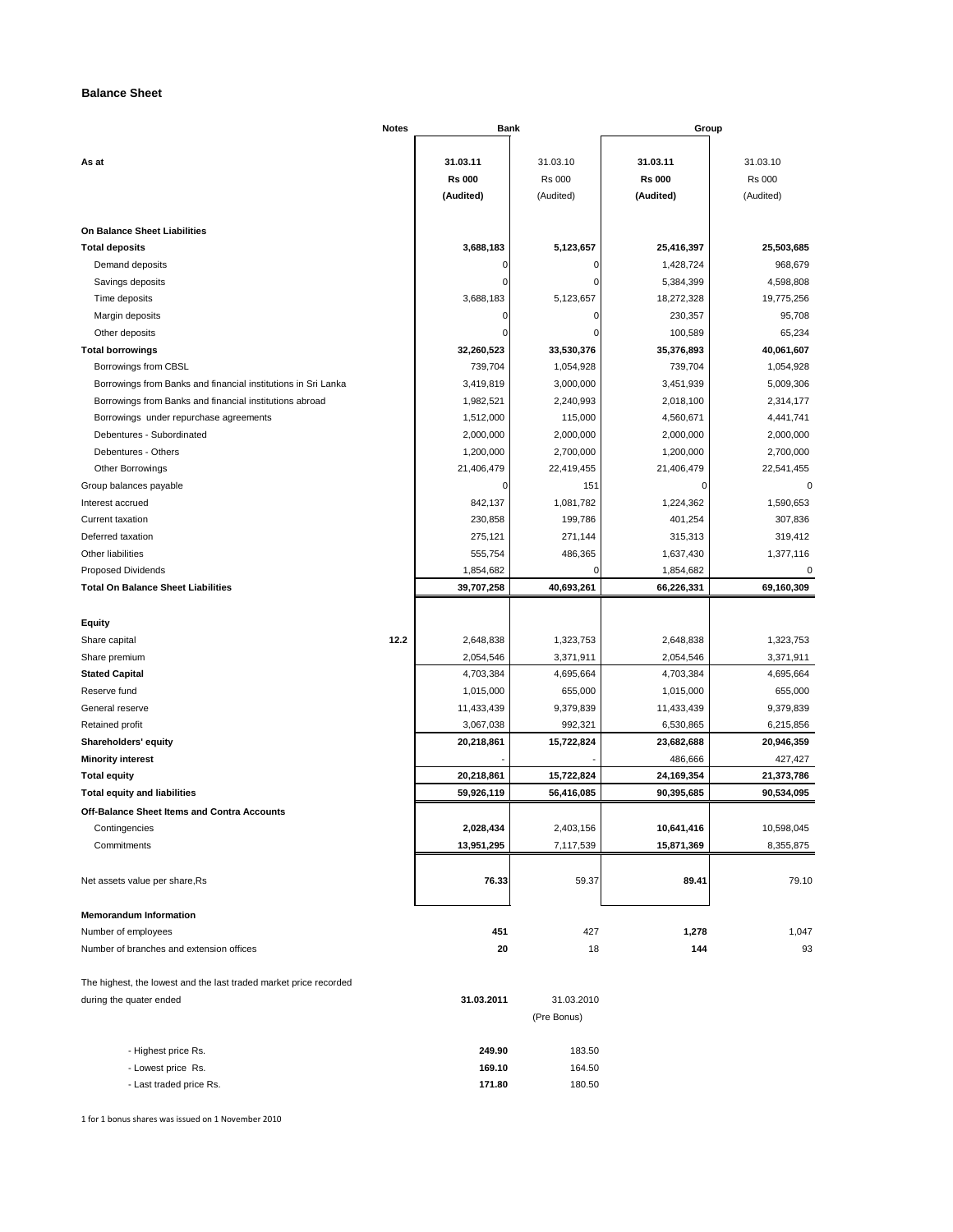# **Statement of Changes in Equity - Bank**

|                                                  | Ordinary<br><b>Shares</b> | Share<br>Premium | Reserve<br>Fund | General<br>Reserve | Retained<br>Earnings | Total       |
|--------------------------------------------------|---------------------------|------------------|-----------------|--------------------|----------------------|-------------|
|                                                  | Rs. 000                   | Rs. 000          | Rs. 000         | Rs. 000            | Rs. 000              | Rs. 000     |
| Balance as at 01.04.2009                         | 1,307,325                 | 3,207,818        | 565,000         | 8,637,839          | 772,862              | 14,490,844  |
| Issue of shares under employee share option plan | 16.428                    | 165,210          |                 |                    |                      | 181,638     |
| Profit for the period                            |                           |                  |                 |                    | 1,713,236            | 1,713,236   |
| Final dividends approved on 30.06.2009           |                           |                  |                 |                    | (661, 777)           | (661, 777)  |
| Share issue expenses                             |                           | (1, 117)         |                 |                    |                      | (1, 117)    |
| Transfers                                        |                           |                  | 90,000          | 742,000            | (832,000)            |             |
| Balance as at 31.03.2010                         | 1,323,753                 | 3,371,911        | 655,000         | 9,379,839          | 992,321              | 15,722,824  |
| Balance as at 01.04.2010                         | 1,323,753                 | 3,371,911        | 655,000         | 9,379,839          | 992,321              | 15,722,824  |
|                                                  |                           |                  |                 |                    |                      |             |
| Issue of shares under employee share option plan | 765                       | 7,055            |                 |                    |                      | 7,820       |
| Profit for the period                            |                           |                  |                 |                    | 7.137.451            | 7,137,451   |
| Final dividends approved on 30.06.2010           |                           |                  |                 |                    | (794, 452)           | (794, 452)  |
| Interim dividend approved on 31.03.2011          |                           |                  |                 |                    | (1,854,682)          | (1,854,682) |
| Share issue expenses                             |                           | (100)            |                 |                    |                      | (100)       |
| Bonus issue of shares                            | 1.324.320                 | (1,324,320)      |                 |                    |                      |             |
| Transfers                                        |                           |                  | 360,000         | 2.053.600          | (2,413,600)          |             |
|                                                  |                           |                  |                 |                    |                      |             |
| Balance as at 31.03.2011                         | 2,648,838                 | 2,054,546        | 1,015,000       | 11,433,439         | 3,067,038            | 20,218,861  |

# **Statement of Changes in Equity - Group**

|                                                                              |               | Attributable to equity holders of the bank |           |            |             |                 |              |
|------------------------------------------------------------------------------|---------------|--------------------------------------------|-----------|------------|-------------|-----------------|--------------|
|                                                                              | Ordinary      | Share                                      | Reserve   | General    | Retained    | Minority        | <b>Total</b> |
|                                                                              | <b>Shares</b> | Premium                                    | Fund      | Reserve    | Earnings    | <b>Interest</b> |              |
|                                                                              | Rs. 000       | Rs. 000                                    | Rs. 000   | Rs. 000    | Rs. 000     | Rs. 000         | Rs. 000      |
| Balance as at 01.04.2009                                                     | 1,307,325     | 3,207,818                                  | 565,000   | 8,637,839  | 5.333.945   | 641,251         | 19.693.178   |
| Issue of shares under employee share option plan                             | 16.428        | 165,210                                    |           |            |             |                 | 181.638      |
| Profit for the year                                                          |               |                                            |           |            | 2.579.972   | 103.798         | 2,683,770    |
| Net unrealized losses from Bangladeshi translation - associate company       |               |                                            |           |            | (2,612)     |                 | (2,612)      |
| Reversal of temporary diminution in value of investments- Lanka Ventures PLC |               |                                            |           |            | 3,996       | 2,854           | 6,850        |
| Final dividends approved on 30.06.2009                                       |               |                                            |           |            | (661, 777)  |                 | (661, 777)   |
| Dividends distributed to minority interest by subsidiaries                   |               |                                            |           |            |             | (814)           | (814)        |
| Share issue expenses                                                         |               | (1, 117)                                   |           |            |             |                 | (1, 117)     |
| Disposal of subsidiary - Lanka Ventures PLC                                  |               |                                            |           |            | (205, 981)  | (319, 662)      | (525, 643)   |
| Disposal of subsidiary by joint venture company                              |               |                                            |           |            | 313         |                 | 313          |
| Transfers                                                                    |               |                                            | 90,000    | 742,000    | (832,000)   |                 |              |
| Balance as at 31.03.2010                                                     | 1,323,753     | 3,371,911                                  | 655,000   | 9,379,839  | 6,215,856   | 427,427         | 21,373,786   |
| Balance as at 01.04.2010                                                     | 1,323,753     | 3,371,911                                  | 655.000   | 9,379,839  | 6,215,856   | 427.427         | 21,373,786   |
| Profit of associate- Commercial Bank PLC Jan 10 to Mar 10                    |               |                                            |           |            | 296,716     |                 | 296,716      |
| Adjusted Balance as at 31 March 2010                                         | 1,323,753     | 3,371,911                                  | 655.000   | 9,379,839  | 6,512,572   | 427.427         | 21,670,502   |
| Issue of shares under employee share option plan                             | 765           | 7,055                                      |           |            |             |                 | 7,820        |
| Bonus issue of shares                                                        | 1,324,320     | (1,324,320)                                |           |            |             |                 |              |
| Profit for the year                                                          |               |                                            |           |            | 5.090.313   | 80.760          | 5.171.073    |
| Final dividends approved on 30.06.2010                                       |               |                                            |           |            | (794, 452)  |                 | (794, 452)   |
| Interim dividend approved on 31-03-2011                                      |               |                                            |           |            | (1,854,682) |                 | (1,854,682)  |
| Dividends distributed to minority interest by subsidiaries                   |               |                                            |           |            |             | (45, 874)       | (45, 874)    |
| Unrealized profit from translation of Bangladeshi operations - associates    |               |                                            |           |            | (9,286)     |                 | (9, 286)     |
| Share issue expenses                                                         |               | (100)                                      |           |            |             |                 | (100)        |
| Transfers                                                                    |               |                                            | 360,000   | 2.053.600  | (2,413,600) |                 |              |
| Acquisitions of subsidiary by joint venture company                          |               |                                            |           |            |             |                 |              |
| Lanka Ventures PLC                                                           |               |                                            |           |            |             | 120,013         | 120,013      |
| <b>Acuity Securities Ltd</b>                                                 |               |                                            |           |            |             | (95,660)        | (95,660)     |
| Balance as at 31.03.2011                                                     | 2.648.838     | 2,054,546                                  | 1.015.000 | 11,433,439 | 6.530.865   | 486.666         | 24.169.354   |

## **Selected Performance Indicators**

| Selected Performance Indicators                           |             |          |          |          |  |  |
|-----------------------------------------------------------|-------------|----------|----------|----------|--|--|
|                                                           | <b>Bank</b> |          |          | Group    |  |  |
|                                                           | 31.03.11    | 31.03.10 | 31.03.11 | 31.03.10 |  |  |
| <b>Regulatory Capital Adequacy</b>                        |             |          |          |          |  |  |
| Core capital (Tier - 1 Capital) Rs. Mn                    | 17,965      | 12,903   | 22,382   | 16,891   |  |  |
| Total capital base Rs. Mn                                 | 17,087      | 11.748   | 22,905   | 14,890   |  |  |
| Core capital ratio (Minimum requirement 5%)               | 30.3        | 26.5     | 27.5     | 26.2     |  |  |
| Total capital ratio (Minimum requirement 10%)             | 28.8        | 24.1     | 28.1     | 23.1     |  |  |
| <b>Asset Quality</b>                                      |             |          |          |          |  |  |
| Non-performing loans and advances - Gross exposure %      | 6.3         | 10.0     | 6.6      | 10.2     |  |  |
| (Net of interest in suspense)                             |             |          |          |          |  |  |
| - Net exposure %                                          | 1.1         | 4.7      | 1.5      | 5.1      |  |  |
| (Net of interest in suspense and provisions)              |             |          |          |          |  |  |
| <b>Profitability (Annualized)</b>                         |             |          |          |          |  |  |
| Interest margin %                                         | 5.7         | 5.6      | 5.8      | 6.1      |  |  |
| Return on assets %                                        | 13.5        | 4.2      | 6.9      | 4.2      |  |  |
| Return on equity %                                        | 39.7        | 11.3     | 22.8     | 12.9     |  |  |
| Statutory liquid assets Rs. Mn                            | 11,450      | 10,954   |          |          |  |  |
| Statutory liquid assets ratio % (Minimum requirement 20%) | 295         | 214      |          |          |  |  |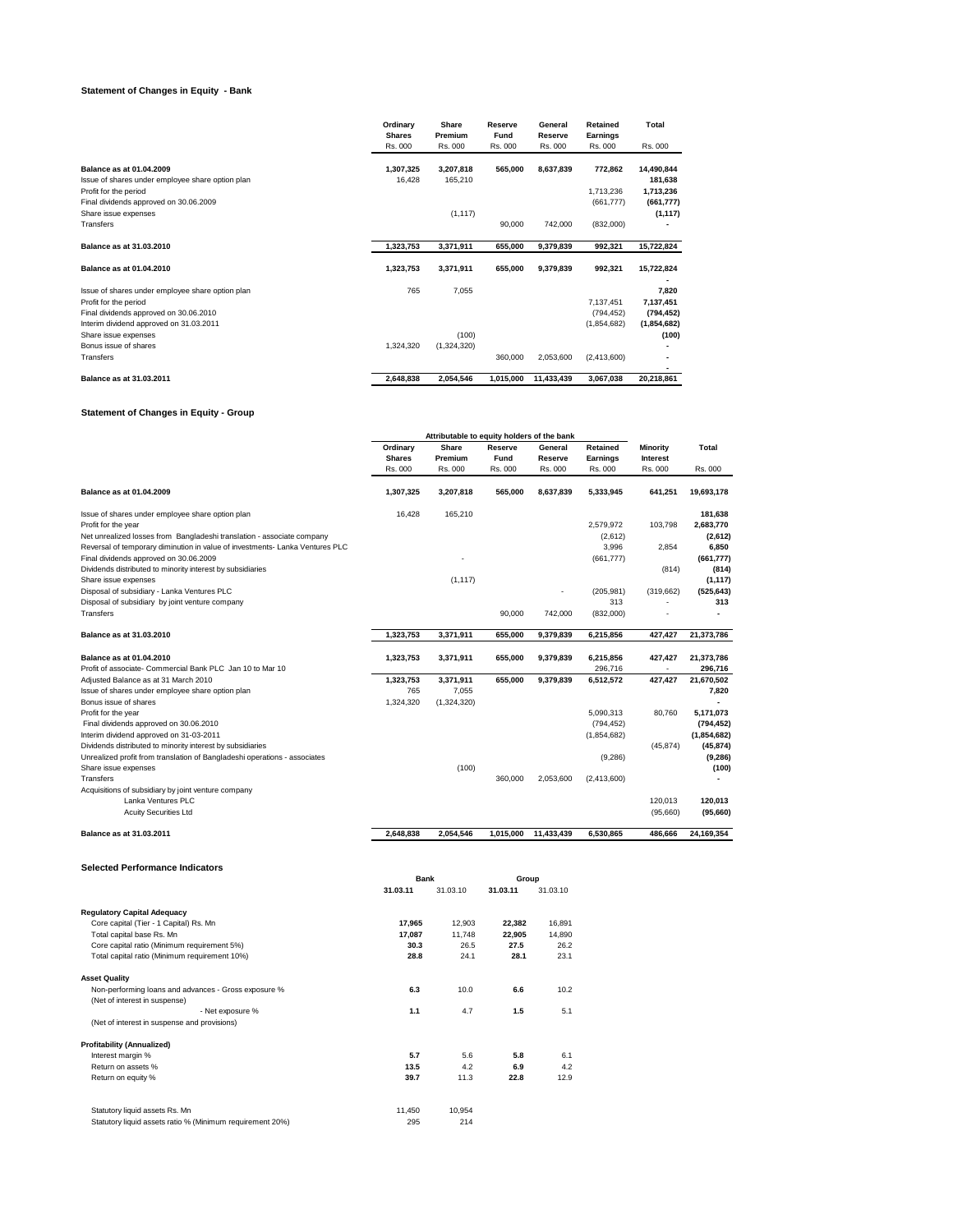# **Cash Flow Statement**

|                                                                                            | Bank          |                  | Group         |                  |
|--------------------------------------------------------------------------------------------|---------------|------------------|---------------|------------------|
| For the year ended 31 March                                                                | 2011          | 2010             | 2011          | 2010             |
|                                                                                            | <b>Rs.000</b> | <b>Rs.000</b>    | <b>Rs.000</b> | Rs.000           |
|                                                                                            |               |                  |               |                  |
| <b>Cash flow from operating activities</b>                                                 |               |                  |               |                  |
|                                                                                            |               |                  |               |                  |
| Interest Receipts                                                                          | 4,832,311     | 6,308,028        | 7,248,631     | 8,953,245        |
| Interest payments                                                                          | (3,025,744)   | (4,334,101)      | (4,884,391)   | (6,828,902)      |
| Recoveries on loans previously written off                                                 | 133,215       | 147,588          | 133,215       | 147,588          |
| Receipts from other operating activities                                                   | 47,014        | 140,004          | 911,547       | 432,050          |
| Cash payments to employees & suppliers                                                     | (1,241,320)   | (1,061,502)      | (2,427,026)   | (1,980,934)      |
| Value added tax                                                                            | (1,910,630)   | (662, 361)       | (2,103,256)   | (855, 811)       |
|                                                                                            |               |                  |               |                  |
| Operating profit before changes in operating assets and liabilities                        | (1, 165, 154) | 537,656          | (1,121,280)   | (132,764)        |
|                                                                                            |               |                  |               |                  |
| (Increase )/decrease in operating assets:                                                  |               |                  |               |                  |
| Deposits held for regulatory or monetary control purposes                                  | $\bf{0}$      | $\bf{0}$         | (92, 159)     | (33,693)         |
| Funds advanced to customers                                                                | (3,252,629)   | 3,230,210        | (7, 135, 585) | 4,846,374        |
| Others                                                                                     | 163,470       | 156,183          | (53, 013)     | 466,549          |
|                                                                                            |               |                  |               |                  |
|                                                                                            |               |                  |               |                  |
| Increase /(decrease) in operating liabilities:                                             |               |                  |               |                  |
| Security deposits from customers                                                           | (2,080)       | (254)            | (12, 516)     | 369              |
| Deposits from customers                                                                    | (1,433,937)   | (172, 478)       | (122, 641)    | 1,963,177        |
| Negotiable certificates of deposit                                                         | (1,537)       | (12,305)         | 35,355        | (34, 837)        |
| Others                                                                                     | 52,798        | 0                | 136,439       | $\theta$         |
| Net cash flow from operating activities before income tax                                  | (5,639,069)   | 3,739,012        | (8,365,400)   | 7,075,175        |
| Income tax paid                                                                            | (571, 141)    | (387, 353)       | (761, 686)    | (663, 344)       |
| Net cash from/(used in) operating activities (Note a)                                      | (6,210,210)   | 3,351,659        | (9, 127, 086) | 6,411,831        |
|                                                                                            |               |                  |               |                  |
| <b>Cash flow from investing activities</b>                                                 |               |                  |               |                  |
|                                                                                            |               |                  |               |                  |
| Dividends received                                                                         | 660,407       | 685,108          | 594,586       | 708,889          |
| Interest received                                                                          | 1,379,176     | 1,169,251        | 2,385,708     | 2,741,157        |
| Treasury bills eligible for rediscounting with Central Bank                                | (2,849,168)   | (1,745,864)      | 2,700,552     | (8,277,803)      |
| Proceeds from sale and redemption of securities                                            | 2,849,809     | 613,758          | 2,849,809     | 649,877          |
| Purchase of securities                                                                     | (810, 705)    | (552, 743)       | (838,977)     | (603, 743)       |
| Investment in joint venture - Acuity Partners (Pvt) Ltd.                                   | (55,000)      | 0                | 0             | $\bf{0}$         |
| Disposal of subsidiary shares -Lanka Ventures PLC                                          | $\bf{0}$      | 521,993          | $\bf{0}$      | $\mathbf{0}$     |
| Disposal of subsidiary shares by Joint Venture Company                                     | $\bf{0}$      | 0                | $\bf{0}$      | 42,337           |
| Disposal of associate shares -Commercial Bank of Ceylon PLC                                | 5,833,708     | $\boldsymbol{0}$ | 5,833,708     | $\bf{0}$         |
| Investment in additional shares of subsidiaries-Lanka Industrial Estates Limited           | $\bf{0}$      | (18, 753)        | 0             | (18, 753)        |
| Investment in additional shares of a subsidiary by Acuity Partners (Pvt) Ltd.(Note b)      | $\bf{0}$      | 0                | (88, 348)     | $\mathbf{0}$     |
| Investment in additional shares of subsidiary - (Synapsys Ltd)                             | (33,000)      | $\boldsymbol{0}$ | (16,000)      | $\boldsymbol{0}$ |
| Purchase of property, equipment, intangibles and investment property                       | (231, 036)    | (56, 524)        | (568, 385)    | (219, 687)       |
| Proceeds from sale of equipment and investment property                                    | 55,792        | 1,678            | 61,605        | 2,593            |
| Net cash effect on disposal of Subsidiaries-Lanka Ventures PLC                             | $\bf{0}$      | 0                | 0             | 456,215          |
| Net cash from/(used in) investing activities                                               | 6,799,983     | 617,904          | 12,914,258    | (4,518,918)      |
|                                                                                            |               |                  |               |                  |
| <b>Cash flow from financing activities</b>                                                 |               |                  |               |                  |
| Issue of debentures                                                                        | (1,500,000)   | $\boldsymbol{0}$ | (1,500,000)   | $\boldsymbol{0}$ |
| Issue of new shares under option                                                           | 7,820         | 181,638          | 7,820         | 181,638          |
| Share issue expenses                                                                       | (100)         | (1,117)          | (100)         | (1,117)          |
| Borrowing, medium and long - term                                                          | 1,511,150     | 5,435,214        | (617,350)     | 6,660,929        |
| Other borrowings                                                                           | 4,697,000     | (2,914,872)      | 3,223,874     | (1, 537, 859)    |
| Repayment of borrowing , medium and long - term                                            | (5,965,488)   | (5,699,281)      | (5,965,488)   | (5,699,281)      |
| Dividends paid                                                                             | (791, 378)    | (659,083)        | (829, 594)    | (659, 795)       |
| Net Cash flow used in financing activities                                                 | (2,040,996)   | (3,657,501)      | (5,680,838)   | (1,055,485)      |
|                                                                                            |               |                  |               |                  |
|                                                                                            |               |                  |               |                  |
| Net increase/(decrease) in cash & cash equivalents                                         | (1,451,223)   | 312,062          | (1,893,666)   | 837,428          |
|                                                                                            |               |                  |               |                  |
|                                                                                            |               |                  |               |                  |
| Cash $\&$ cash equivalents/(overdraft-net) at the beginning of period as previously stated | 2,822,033     | 2,509,971        | 6,999,735     | 6,162,307        |
| Consolidated adjustment - Acqusition of Lanka Ventures PLC by joint venture (Note c)       | $\bf{0}$      | 0                | (328,093)     | $\theta$         |
| Cash & cash equivalents at the end of period                                               | 1,370,810     | 2,822,033        | 4,777,976     | 6,999,735        |
|                                                                                            |               |                  |               |                  |
|                                                                                            |               |                  |               |                  |
| Reconciliation of cash & cash equivalents                                                  |               |                  |               |                  |
| Cash & short - term funds                                                                  | 1,490,629     | 2,822,033        | 1,548,193     | 2,343,650        |
| Treasury bills & other securities eligible                                                 |               |                  |               |                  |
| for rediscounting with Central Bank                                                        | $\bf{0}$      | $\boldsymbol{0}$ | 2,605,283     | 4,678,191        |
| Securities purchased under resale agreements                                               | $\bf{0}$      | $\boldsymbol{0}$ | 758,135       |                  |
| Borrowing short term - Bank overdrafts                                                     | (119, 819)    | 0                | (133, 635)    | (22,106)         |
|                                                                                            | 1,370,810     | 2,822,033        | 4,777,976     | 6,999,735        |

*The Cash Flow Statement of the bank includes the results of associate, joint venture and subsidiary companies only to the extent of the cash flows between Bank and respective companies as required by Sri Lanka Accouting Standards.*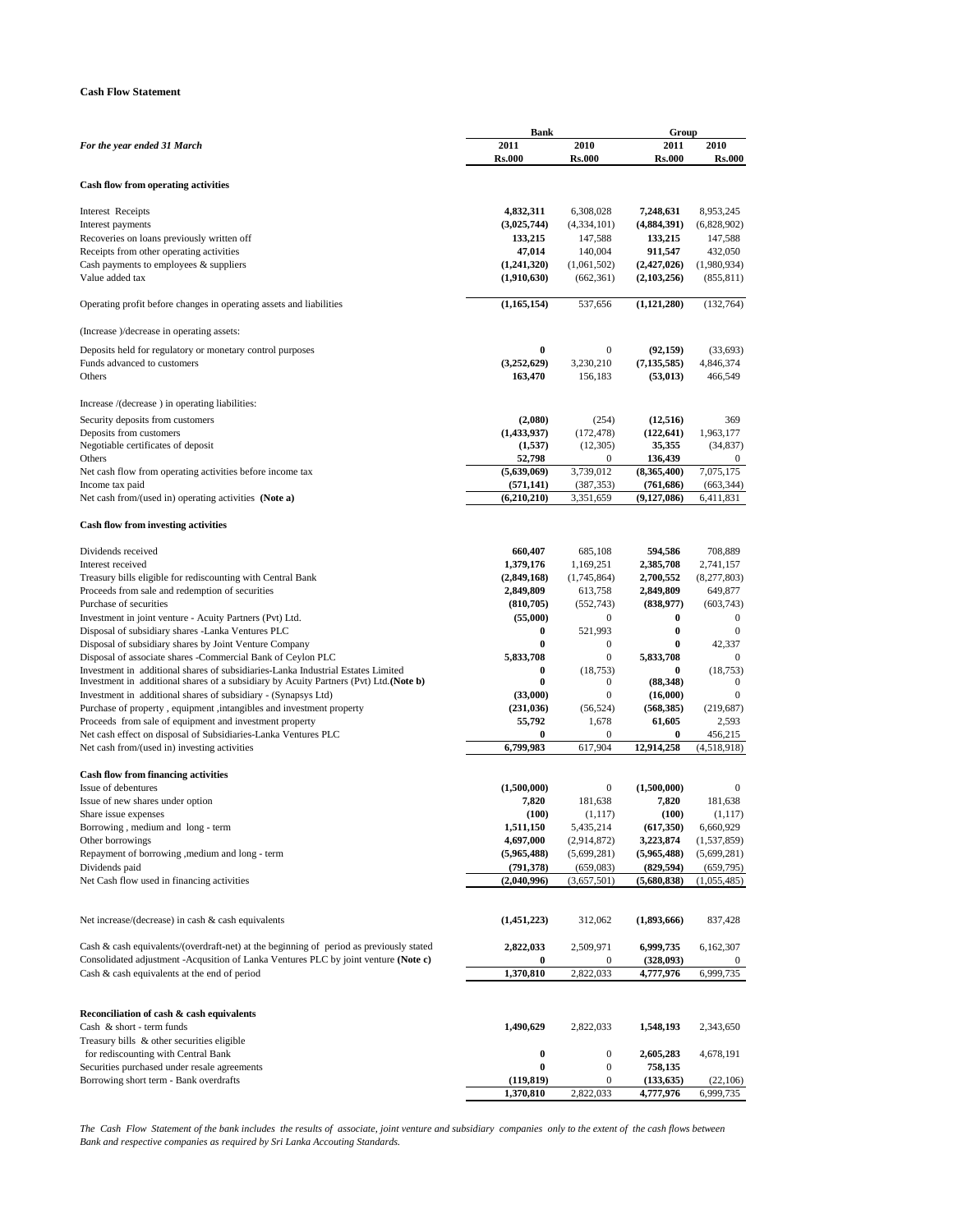## **Note a**

**Reconciliation of profit for the year to net cash from/(used in) operating activities**

|                                                                                  | <b>Bank</b>   |             | Group         |             |
|----------------------------------------------------------------------------------|---------------|-------------|---------------|-------------|
| For the year ended 31 March                                                      | 2011          | 2010        | 2011          | 2010        |
|                                                                                  | <b>Rs.000</b> | Rs.000      | <b>Rs.000</b> | Rs.000      |
| Profit for the year                                                              | 7,137,451     | 1,713,236   | 5,090,313     | 2,579,972   |
| Add/(deduct) items not using (providing) cash:                                   | 194,792       | 303,220     | 347,059       | (454, 823)  |
| Depreciation-Property, equipment and investment property                         | 99,826        | 90,230      | 213,959       | 192,258     |
| Amortisation -Intangible assets                                                  | 17,527        | 14,233      | 76,018        | 61,643      |
| Unrealised Gains from marked to market on dealing securities                     | (33,577)      | (42,596)    | (31,226)      | (42,596)    |
| Bad and Doubtful debts                                                           | 243,693       | 355,725     | 478,452       | 589,296     |
| Notional tax credit on treasury bills and bonds                                  | (132, 677)    | (114, 372)  | (242, 839)    | (275, 872)  |
| Provision for fall in value of dealing & investment securities losses            |               |             | 3,125         |             |
| Amortisation of negative goodwill                                                |               |             | (7,313)       |             |
| (Gain)/Loss on deemed disposal of associate companies' shares                    |               |             | (6, 119)      | 1.911       |
| Share of profits of associates                                                   |               |             | (217,758)     | (1,085,261) |
| Minority interest                                                                |               |             | 80,760        | 103,798     |
|                                                                                  |               |             |               |             |
| Add/(deduct) items reported gross under investing activities:<br>Dividend income | (7,637,689)   | (1,096,995) | (4,976,365)   | (583, 937)  |
|                                                                                  | (840,391)     | (665, 814)  | (524, 762)    | (264, 037)  |
| Gains on sale of investment securities                                           | (355, 731)    | (145, 274)  | (268, 645)    | (150, 242)  |
| Gain on sale of equipment and investment property                                | (47, 802)     | (1,514)     | (49, 878)     | (1, 152)    |
| Realised Gains from marked to market on dealing securities                       | (1,660,792)   |             | (1, 135, 478) |             |
| Gain on disposal of associate company shares                                     | (4,732,973)   |             | (2,997,602)   |             |
| Subsidiary disposal Profit                                                       |               | (284, 393)  |               | (142, 197)  |
| Gain on disposal of subsidiary by JV company                                     |               |             |               | (26, 309)   |
| Add/(deduct) changes in operating assets & liabilities :                         | (5,904,764)   | 2,432,198   | (9,588,093)   | 4,870,619   |
| Increase in accounts receivables                                                 | (1,374,825)   | (993, 870)  | (2, 280, 343) | (2,652,475) |
| Decrease in accounts payables                                                    | (223,749)     | (77, 376)   | (400, 243)    | (88, 735)   |
| Increase/(decrease) in income tax payable                                        | 163,749       | 316,138     | 341,691       | 375,879     |
| Increase/(decrease) in deferred tax                                              | 3,977         | (14,050)    | (5,074)       | 28,009      |
| Increase in operating assets                                                     | (3,089,159)   | 3,386,394   | (7, 280, 758) | 5,279,234   |
| Increase/(decrease) in operating liabilities                                     | (1,384,757)   | (185,038)   | 36,634        | 1,928,707   |
| Net cash (used in)/ from operating activities                                    | (6,210,210)   | 3,351,659   | (9, 127, 086) | 6,411,831   |
|                                                                                  |               |             |               |             |

## **Note (b) Increase in Percentage held in Acuity Securities Limited by Joint Venture**

|                                          | <b>Rs</b> 000 |
|------------------------------------------|---------------|
| Property plant and equipment             | 1.124         |
| Intangible assets                        | 266           |
| Reverse re-purchase agreements           | 288.748       |
| Cash and cash equivalents                | 355           |
| Government securities                    | 739.981       |
| Loans and advances                       | 2.246         |
| Other receivable                         | 14.842        |
| Re-purchase agreements                   | (922, 344)    |
| Current tax liability                    | (21,308)      |
| Deff erred tax liability                 | (71)          |
| Other liabilities                        | (8,211)       |
| Net identifi able assets and liabilities | 95,628        |
| Negative goodwill on acquisition         | (7,280)       |
| Consideration paid in cash               | (88.348)      |

**Note (c) Consolidation adjustment -Acquisition of Lanka Ventuers PLC by Joint venture**

|                                          | <b>Rs</b> 000 |
|------------------------------------------|---------------|
| Property plant and equipment             | 247           |
| Reverse re-purchase agreements           | 5.043         |
| Investment securities                    | 139,890       |
| <b>Investment in Associates</b>          | 47.645        |
| Cash and cash equivalents                | 31,504        |
| Commercial papers                        | 10,961        |
| Government securities                    | 61,716        |
| Other receivable                         | 13,363        |
| Other liabilities                        | (2,260)       |
| Retirment benefit obligations            | (571)         |
| Minority Interest                        | (18, 128)     |
| Net identifi able assets and liabilities | 289,410       |
| Goodwill on acquisition                  | 70,187        |
| Consideration paid in cash               | (359, 597)    |
| Cash acquired                            | 31,504        |
| Net cash outflow                         | (328,093)     |

Lanka Ventures PLC was disposed by DFCC Bank on 18 January 2010 to Acuity Partners (Pvt) Ltd (AP) and net cash effect on disposal was taken to DFCC Group Cash flow statement for the year ended 31.03.2010. The net cash outflow on the acquisition of Lanka Ventures PLC by AP is adjusted in the current year cash flow statement as a consolidation adjustment since AP is consolidated by DFCC Group with three month time gap.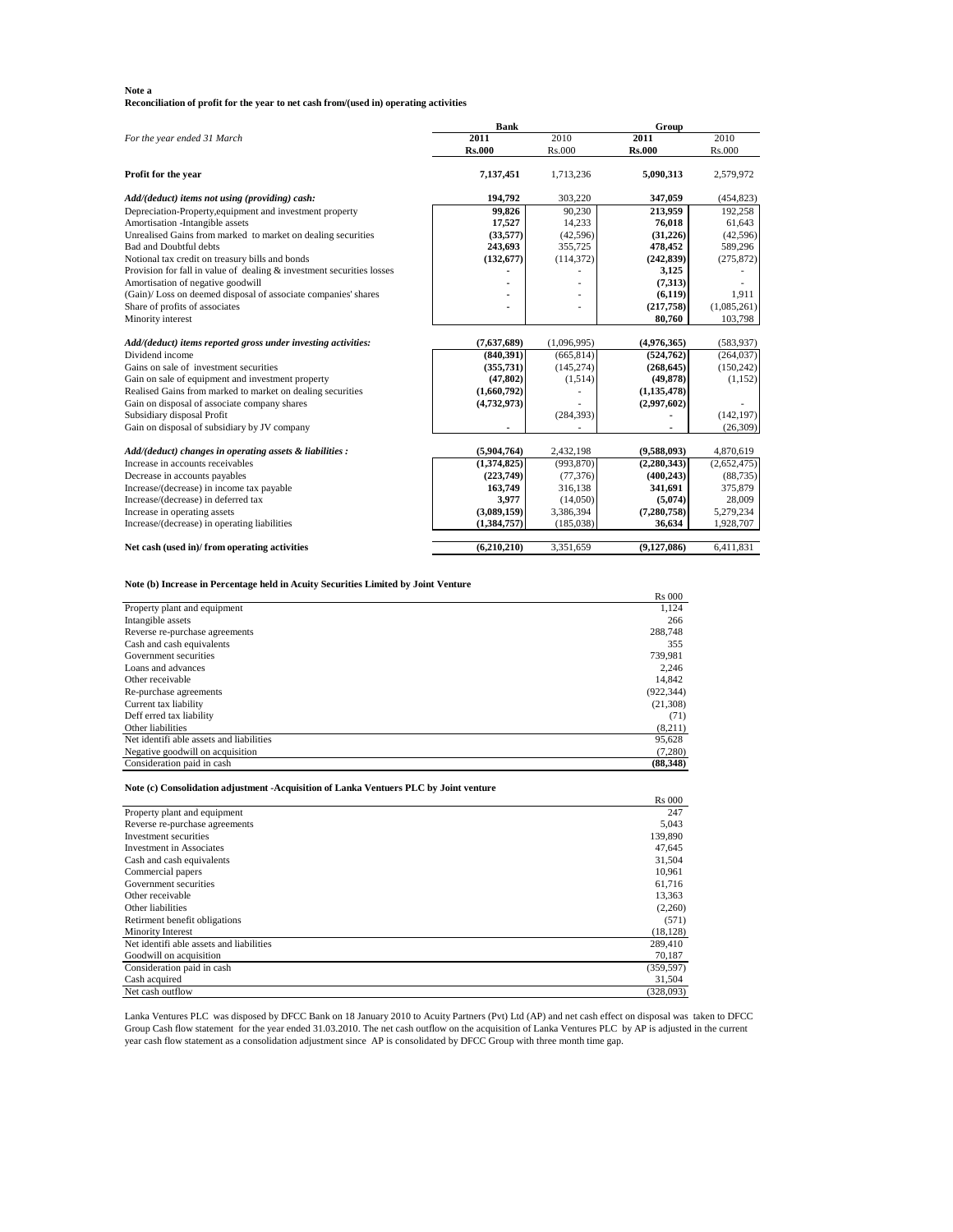## **EXPLANATORY NOTES**

## **Note 1. Accounting policies**

The accounting policies and methods of computation are consistent with those policies and methods followed during the previous financial year except for reduction in Bank's own general provision for finance leases. For new leases from 1 July 2010 the general provision is 2 Pc while for the earlier lease portfolio the general provision remains unchanged at 3 Pc. The mandatory general provision on loans and lease portfolio excluding those to which specific provisions apply, imposed by Central Bank of Sri Lanka, is reduced from 1% to 0.9% in the quarter ended 31 December 2010.

### **Note 2. Accounting for investments in associate companies and subsidiary companies**

Accounted under cost method in Bank's financial statements. Amounts are based on audited financial statements of the associate and subsidiary companies

## **Note 3. Accounting for investment in Joint Venture Company**

Accounted under partial consolidation method in group's financial statements. Amounts are based on audited financial statements of the joint venture company.

### **Note 4. 31 December financial year companies**

These are DFCC Vardhana Bank Ltd and Synapsys Ltd (subsidiaries) Acuity Partners (Pvt) Limited (joint venture).

Results of these companies are consolidated with DFCC Bank with a three months gap. Thus the consolidated results for the period ended 31.03.2011 include profits of these companies for the period 01.01.2010 to 31.12.2010.

### **Note 5. Reclassification of investment in Commercial Bank of Ceylon PLC (CBC)**

CBC ceased to be an associate company with effect from 02 June 2010 As at 31 March 2011, this investment is included in investment securities.

### **Note 6. Foreign Exchange Income**

All forward exchange contracts of the bank are in respect of funding swaps to take advantage of interest rate differential between LKR and USD. The income derived from LKR is included under net interest income while the premium on forward purchases to cover foreign exchange risk is expensed to foreign exchange income.

#### **Note 7.Non-Interest Income**

|                                                       | Bank           |                | Group          |                |  |
|-------------------------------------------------------|----------------|----------------|----------------|----------------|--|
|                                                       | 31.03.2011     | 31.03.2010     | 31.03.2011     | 31.03.2010     |  |
|                                                       | <b>Rs. 000</b> | <b>Rs. 000</b> | <b>Rs. 000</b> | <b>Rs. 000</b> |  |
| Dividend income                                       | 840.391        | 665,814        | 524,762        | 264,037        |  |
| Gain on disposal of shares of CBC                     | 6.696.991      | $\mathbf{0}$   | 4.336.734      | $\Omega$       |  |
| As an Associate                                       | 4,732,973      | $\Omega$       | 2,997,602      |                |  |
| As Investment Securities                              | 303,226        | $\Omega$       | 203,654        |                |  |
| As Dealing Securities up to                           | 1,660,792      | $\Omega$       | 1,135,478      |                |  |
| 30 September 2010                                     |                |                |                |                |  |
| Net gain on sale of other investment securities       | 52,505         | 429,667        | 64,991         | 318,748        |  |
| Unrealised marked to market gain on CBC shares*       | 4.355          | $\mathbf{0}$   | 4.355          | $\Omega$       |  |
| Marked to market gain on other quoted ordinary shares | 28.888         | 42.596         | 28.888         | 42.596         |  |
| Other income                                          | 228,497        | 141.452        | 1,079,173      | 519,402        |  |
| Non-interest income                                   | 7.851.627      | 1.279.529      | 6.038.903      | 1.144.783      |  |

\* Transferred to investment securities on 1 October 2010 at the market price on 30 September 2010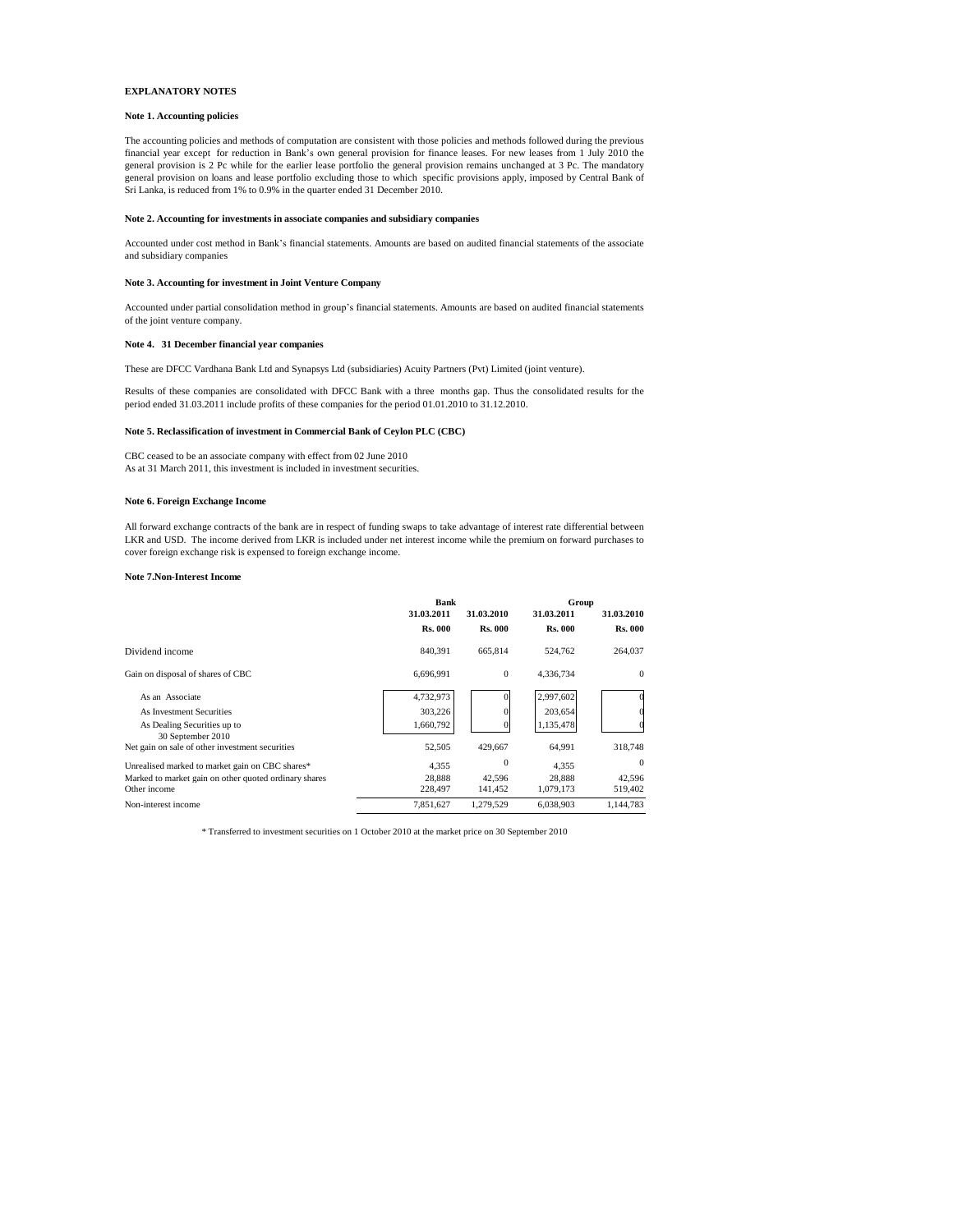## **Note 8. VAT on Financial Services**

|                                         |   | <b>Bank</b>    |                | Group          |                |
|-----------------------------------------|---|----------------|----------------|----------------|----------------|
|                                         |   | 31.03.2011     | 31.03.2010     | 31.03.2011     | 31.03.2010     |
| Relating to divestment of shares in CBC |   | 1.340.269      | $\Omega$       | 1.340.269      | $\theta$       |
| Others                                  |   | 549.960        | 658,673        | 739,794        | 840,415        |
|                                         |   | 1,890,229      | 658,673        | 2,080,063      | 840,415        |
| <b>Note 9. Taxation</b>                 |   | <b>Bank</b>    |                | Group          |                |
|                                         |   |                |                |                |                |
|                                         | t | 31.03.2011     | 31.03.2010     | 31.03.2011     | 31.03.2010     |
|                                         |   | <b>Rs. 000</b> | <b>Rs. 000</b> | <b>Rs. 000</b> | <b>Rs. 000</b> |
| Current Income Tax                      |   | 734,890        | 703.491        | 1,103,376      | 1,039,223      |
| Deferred tax                            |   | 3,977          | (14.050)       | (5.074)        | 28,009         |
|                                         |   | 738,867        | 689.441        | 1,098,302      | 1.067.232      |

### **Note 10. Post balance sheet events**

## **10.1 Options Exercised by Employees**

The employees have exercised options during the post Balance Sheet period. Increase in ordinary share capital corresponding to the options exercised was Rs708, 360/- and the increase in share premium was Rs3, 451,838.28

## **10.2 Proposed Dividend**

The Directors have recommended the payment of a final dividend of Rs3 per share for the year ended 31 March 2011, which require the approval of the shareholders at the Annual General Meeting to be held on 30 June 2011. The Board of Directors confirms that the Bank has satisfied the solvency test in accordance with Section 57 of the Companies Act No. 07 of 2007 and have obtained the certificate from the Auditors

The proposed final dividend exceeds the minimum distribution mandated by the Inland Revenue Act No. 10 of 2006 and therefore the 10% deemed dividend tax, will not be imposed on the Bank.

### **10.3 Increase in Shareholding in DFCC Vardhana Bank Limited**

Pursuant to the approval dated by Central Bank of Sri Lanka on 18 April 2011 permitting DFCC Bank to acquire up to 100% of the shares in the subsidiary, DFCC Vardhana Bank Limited (DVBL), the Bank has increased its shareholding in DVBL to 98.94% from 95.6% on 31 March 2011.

#### **10.4 Statutory Investment - Fund Reserve**

Funds equivalent to Statutory Investment Fund Reserve on 31 March 2011, established by appropriation from the profits for the year ended 31 March 2011 were invested in short-term Government Securities on 30 April 2011. Such funds will utilise only for purposes prescribed by Central Bank of Sri Lanka by 30 June 2011

**10.5** No other circumstances have arisen which would require disclosure or adjustment to the accounts.

### **Note 11. Consolidation Adjustments**

Transactions are eliminated on consolidation where the financial year of subsidiary company coincides with the financial year of the Bank except in instances where the consolidation is with a three months gap due to differences in financial years.

These transactions, which will be eliminated in quarter ending 30.06.2011, are:

| Entity                     | Transaction                                 | <b>Rs.'000</b>    |
|----------------------------|---------------------------------------------|-------------------|
| DFCC Vardhana Bank Limited | $Loan - short term$<br>Deposit – short term | 269,000<br>23.749 |

#### **Note 12. Disclosures under Appendix 7B of the Listing Rules**

**12.1 Bank has not incurred management fees or any other similar expenditure**

### **12.2 Share Capital**

### **Number of shares**

| Shares as at 31 March 2010                | 132,375,305 |
|-------------------------------------------|-------------|
| Issue under share option scheme           | 76.495      |
| Bonus issue of 1 new share for each share |             |
| as at 01 November 2010                    | 132.431.968 |
| Shares as at 31 March 2011                | 264,883,768 |

The Financial Statements of the Bank has retained the concept of par value, authorized capital and share premium account instead of the Stated Capital introduced by the Companies Act No. 7 of 2007 in accordance with section 7 of the DFCC Bank Act No. 35 of 1955 as amended.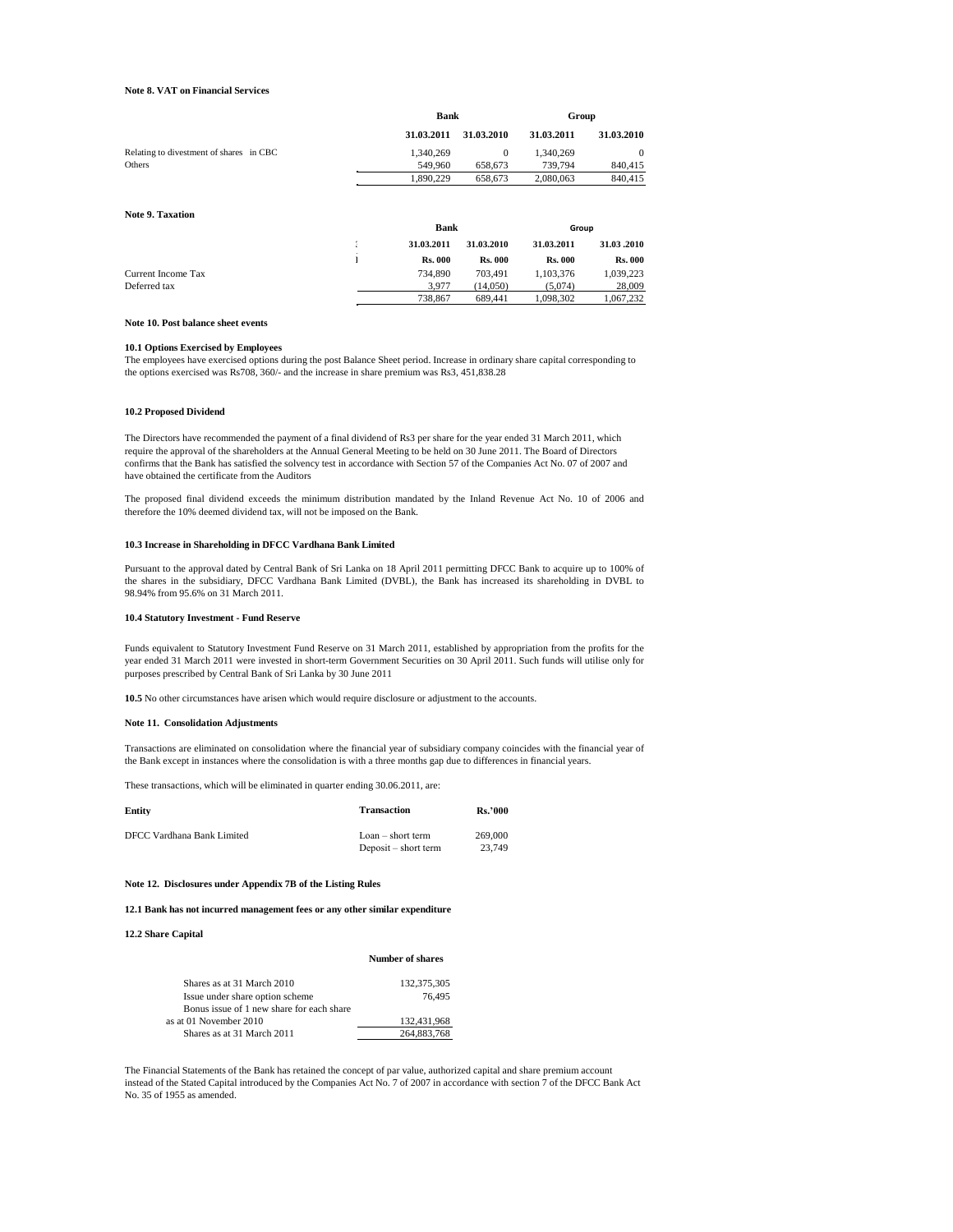## **12.3 Twenty Major Shareholders as at 31.03.2011**

|                | <b>Name of Shareholder/Company</b>                                                  | <b>Shareholding</b> | $\frac{0}{0}$ |
|----------------|-------------------------------------------------------------------------------------|---------------------|---------------|
|                | Bank of Ceylon No.2 A/c.                                                            | 38,039,994          | 14.36         |
| $\overline{c}$ | Sri Lanka Insurance Corporation Ltd-Life Fund                                       | 34,423,532          | 13.00         |
| 3              | Hatton National Bank PLC A/c No.1                                                   | 32,109,140          | 12.12         |
| 4              | Mr M A Yaseen                                                                       | 22,841,700          | 8.62          |
| 5              | Distilleries Company of Sri Lanka Limited                                           | 17,042,856          | 6.43          |
| 6              | Seafeld International Limited                                                       | 15,286,794          | 5.77          |
| 7              | <b>Employee Provident Fund</b>                                                      | 12,632,200          | 4.77          |
| 8              | HSBC Intl NomLtd-BPSS Lux-Aberdeen Global Asia Pacific Equity Fund                  | 12,216,146          | 4.61          |
| 9              | Renuka City Hotels Limited                                                          | 6,926,870           | 2.61          |
| 10             | HSBC Intl Nom Ltd-BPSS LDN-Aberdeen Asia Pacific Fund                               | 6,750,000           | 2.55          |
| 11             | HSBC Intl Nominees Ltd-BP2S London-Edinburg Dragon Trust PLC                        | 4,728,800           | 1.78          |
| 12             | Renuka Hotels Limited                                                               | 4,048,360           | 1.53          |
| 13             | HSBC Intl Nominees Ltd-SSBT- Aberdeen Institutional Commingled Funds, LLC           | 2,542,500           | 0.96          |
| 14             | Cargo Boat Development Company PLC                                                  | 2,048,200           | 0.77          |
| 15             | <b>Employee Trust Fund Board</b>                                                    | 2,001,666           | 0.76          |
| 16             | HSBC Intl Nominees Ltd-BP2S London-Aberdeen Asia Smaller Companies Investment Trust | 1,800,000           | 0.68          |
| 17             | HSBC Intl Nominees Ltd-SSBTL-Aberdeen New Dawn Investment Trust XCC6                | 1,800,000           | 0.68          |
| 18             | Mellon Bank N.A. - Florida Retirement Scheme                                        | 1,500,000           | 0.57          |
| 19             | <b>National Savings Bank</b>                                                        | 1,342,024           | 0.51          |
| 20             | Sri Lanka Insurance Corporation Ltd- General Fund                                   | 1,243,800           | 0.47          |

## **12.4 Public holding as at 31.03.2011 is 60.38%**

# **12.5 Directors' interests in shares**

|                                        | No of Shares*<br>As at<br>31.03.2011 |
|----------------------------------------|--------------------------------------|
| Brito, J M S - Chairman                | 18,760                               |
| Fonseka, A N - Ex-officio Director     | 107,998                              |
| Abeywardena, A S                       | 10,380                               |
| Bandaranayake, T K                     | 1,478                                |
| Dayasri, G K                           | 1.036                                |
| Gunawardana, H M N S                   | Nil                                  |
| Jansz, CR                              | 1,000                                |
| Palihena, SNP                          | 10,000                               |
| Perera, C P R                          | 20,000                               |
| Thambiayah, R B                        | 211.200                              |
| Thambiayah, S.R - Alternative Director | Nil                                  |

\* Directors' shareholding includes shares held by the spouse, and children under 18 years of age.

# **Certification**

We, the undersigned, being the Chairman, the Chief Executive Officer and the Chief Financial Officer of DFCC Bank certify that:

(a) the above statements have been prepared in compliance with the format and definitions prescribed by the Central Bank of Sri Lanka.

(b) the information in respect of the full year contained in these statements have been extracted from the audited financial statements of the Bank

& Chief Executive

Chairman Ex-officio Director Chief Financial Officer J M S Brito A.N Fonseka S. Nagarajah

**30/05/2011**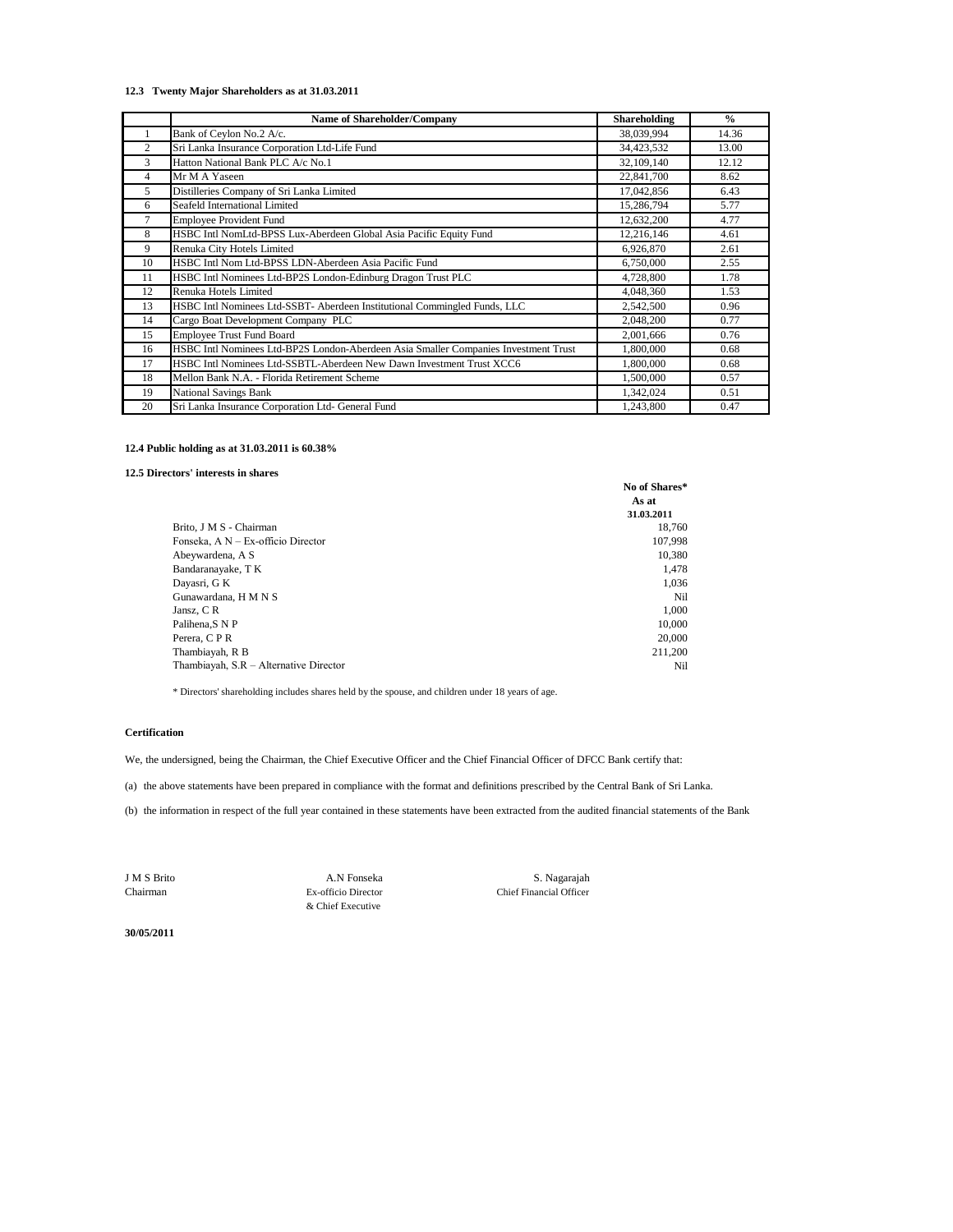#### **Business Segment Information**

|                                                               | Lendina               |                       | <b>Financial Leasing</b> |                       | <b>Investing in Equity</b> |                       |                       | <b>Venture Capital</b> | <b>Commercial Banking</b> |                       | Other                 |                       | Unallocated           |                       | <b>Eliminations</b>   |                       | Total                 |                       |
|---------------------------------------------------------------|-----------------------|-----------------------|--------------------------|-----------------------|----------------------------|-----------------------|-----------------------|------------------------|---------------------------|-----------------------|-----------------------|-----------------------|-----------------------|-----------------------|-----------------------|-----------------------|-----------------------|-----------------------|
| For the year ended 31 March                                   | 2011<br><b>Rs 000</b> | 2010<br><b>Rs 000</b> | 2011<br><b>Rs 000</b>    | 2010<br><b>Rs 000</b> | 2011<br><b>Rs 000</b>      | 2010<br><b>Rs 000</b> | 2011<br><b>Rs 000</b> | 2010<br><b>Rs 000</b>  | 2011<br><b>Rs 000</b>     | 2010<br><b>Rs 000</b> | 2011<br><b>Rs 000</b> | 2010<br><b>Rs 000</b> | 2011<br><b>Rs 000</b> | 2010<br><b>Rs 000</b> | 2011<br><b>Rs 000</b> | 2010<br><b>Rs 000</b> | 2011<br><b>Rs 000</b> | 2010<br><b>Rs 000</b> |
|                                                               |                       |                       |                          |                       |                            |                       |                       |                        |                           |                       |                       |                       |                       |                       |                       |                       |                       |                       |
| Revenue                                                       |                       |                       |                          |                       |                            |                       |                       |                        |                           |                       |                       |                       |                       |                       |                       |                       |                       |                       |
| Interest income                                               | 5.353.552             | 6,614,618             | 852,906                  | 801,717               |                            | ×.                    | ۰.                    | 46,368                 | 3,368,119                 | 4,235,229             | 168,221               | 192,563               |                       |                       | (84, 631)             | (97,014)              | 9,658,167             | 11,793,481            |
| Amortisation of negative goodwill<br>Other income             | 215,312               | 203,909               | . .                      |                       | 5,929,095                  | 1.095.481             | . .                   | 46.519                 | 419,004                   | 212,251               | 7,313<br>590,544      | . .<br>255,652        | 1.846.552             | 127,726               | $\sim$<br>(2,828,389) | $\sim$<br>(649, 167)  | 7,313<br>6,172,118    | 1,292,371             |
| Income from external customers                                | 5.568.864             | 6,818,527             | 852,906                  | 801.717               | 5.929.095                  | 1.095.481             | $\sim$                | 92,887                 | 3,787,123                 | 4,447,480             | 766,078               | 448,215               | 1,846,552             | 127,726               | (2,913,020)           | (746, 181)            | 15,837,598            | 13,085,852            |
| Inter segment income                                          |                       |                       |                          |                       |                            |                       |                       |                        |                           |                       |                       |                       | $\sim$                | $\sim$                | $\sim$                | $\sim$                |                       | . .                   |
| <b>Total income</b>                                           | 5.568.864             | 6.818.527             | 852.906                  | 801.717               | 5.929.095                  | 1.095.481             | $\sim$                | 92.887                 | 3,787,123                 | 4.447.480             | 766.078               | 448.215               | 1.846.552             | 127,726               | (2.913.020)           | (746.181)             | 15,837,598            | 13,085,852            |
| Percentage                                                    | 35                    | 52                    | -5                       | -6                    | 37                         |                       | . .                   |                        | 24                        | 34                    | 5                     | $\mathbf{3}$          | 30                    |                       | $\sim$                | $\sim$                | 100                   | 100                   |
|                                                               |                       |                       |                          |                       |                            |                       |                       |                        |                           |                       |                       |                       |                       |                       |                       |                       |                       |                       |
| <b>Expense</b><br>Segment losses                              | 248,620               | 223,897               | (4,927)                  | 131,828               |                            |                       |                       | $\mathbf{r}$           | 234,759                   | 233,571               | $\sim$                | $\sim$                |                       |                       |                       |                       | 478,452               | 589,296               |
| Depreciation                                                  | <b>1979</b>           | . .                   | $\sim$                   | $\sim$                |                            |                       |                       | 236                    | 143,727                   | 124,970               | 28,490                | 25,396                |                       |                       |                       | $\sim$                | 172,217               | 150,602               |
| Other operating & interest expenses                           | 2,927,686             | 3,965,377             | 460,292                  | 425,814               |                            |                       |                       | 16,504                 | 2,680,017                 | 3,291,677             | 410,325               | 217,799               |                       |                       | (216, 155)            | (112,560)             | 6,262,165             | 7,804,611             |
| Inter segment expense                                         |                       | $\sim$                |                          |                       |                            |                       |                       | $\sim$                 | $\sim$                    | 17,551                | <b>COL</b>            | 29,075                |                       |                       | $\sim$                | (46, 626)             | . .                   | $\sim$                |
|                                                               | 3,176,306             | 4,189,274             | 455,365                  | 557,642               | $\sim$                     |                       | $\sim$                | 16,740                 | 3,058,503                 | 3,667,769             | 438,815               | 272,270               |                       |                       | (216, 155)            | (159, 186)            | 6,912,834             | 8,544,509             |
| Result                                                        | 2.392.558             | 2.629.253             | 397,541                  | 244.075               | 5,929,095                  | 1.095.481             | $\sim$                | 76.147                 | 728,620                   | 779,711               | 327.263               | 175,945               |                       |                       |                       |                       | 8,924,764             | 4,541,343             |
|                                                               |                       |                       |                          |                       |                            |                       |                       |                        |                           |                       |                       |                       |                       |                       |                       |                       |                       |                       |
| Unallocated expenses<br>Value added tax on financial services |                       |                       |                          |                       |                            |                       |                       |                        |                           |                       |                       |                       |                       |                       |                       |                       | 793,084<br>2.080.063  | 1,035,187<br>840,415  |
|                                                               |                       |                       |                          |                       |                            |                       |                       |                        |                           |                       |                       |                       |                       |                       |                       |                       | 6,051,617             | 2,665,741             |
| Associate companies profit before tax                         |                       |                       |                          |                       |                            |                       |                       |                        |                           |                       |                       |                       |                       |                       |                       |                       | 217,758               | 1.085.261             |
| Profit before tax                                             |                       |                       |                          |                       |                            |                       |                       |                        |                           |                       |                       |                       |                       |                       |                       |                       | 6,269,375             | 3,751,002             |
| Income tax expense                                            |                       |                       |                          |                       |                            |                       |                       |                        |                           |                       |                       |                       |                       |                       |                       |                       | 1.098.302             | 1,067,232             |
| Profit after tax                                              |                       |                       |                          |                       |                            |                       |                       |                        |                           |                       |                       |                       |                       |                       |                       |                       | 5.171.073             | 2.683,770<br>103,798  |
| Minority interests<br>Profit for the year                     |                       |                       |                          |                       |                            |                       |                       |                        |                           |                       |                       |                       |                       |                       |                       |                       | 80.760<br>5,090,313   | 2,579,972             |
|                                                               |                       |                       |                          |                       |                            |                       |                       |                        |                           |                       |                       |                       |                       |                       |                       |                       |                       |                       |
| Assets                                                        | 33.642.205            | 33.625.936            | 5.960.055                | 3.465.729             | 4.686.527                  | 2.248.527             |                       |                        | 29.525.556                | 31.335.584 3.547.274  |                       | 2.645.439             | 14.708.930            | 11.319.354            | (1.852.153)           | (1,925,471)           | 90.218.394            | 82.715.098            |
| Percentage*                                                   | 37                    | 41                    |                          | $\overline{4}$        | 5                          | $\mathbf{\mathbf{R}}$ | $\sim$                | $\sim$                 | 33                        | 38                    | $\overline{a}$        | $\mathbf{3}$          | 16                    | 14                    | . .                   | $\sim$                | 100                   | $-100$                |
| Investments in associate companies                            |                       |                       |                          |                       |                            |                       |                       |                        |                           |                       |                       |                       |                       |                       |                       |                       | 177,291               | 7,818,997             |
|                                                               |                       |                       |                          |                       |                            |                       |                       |                        |                           |                       |                       |                       |                       |                       |                       |                       | 90,395,683            | 90,534,095            |
|                                                               |                       |                       |                          |                       |                            |                       |                       |                        |                           |                       |                       |                       |                       |                       |                       |                       |                       |                       |
| Liabilities                                                   | 27.949.280            | 27,186,587            | 5.364.049                | 3.119.156             |                            |                       |                       |                        | 26,432,096                | 28,457,733            | 3,062,217             | 1,815,006             | 5.270.842             | 10,507,298            | (1,852,153)           | (1,925,471)           | 66,226,331            | 69,160,309            |
| Capital expenditure - additions                               |                       |                       |                          |                       |                            |                       |                       |                        | 196,475                   | 122,749               | 26,266                | 41.128                | 231,309               | 57,154                |                       |                       | 454,050               | 221,031               |
|                                                               |                       |                       |                          |                       |                            |                       |                       |                        |                           |                       |                       |                       |                       |                       |                       |                       |                       |                       |

Revenue and expenses attributable to the incorporated business segments of industrial estate management, stock brokering and consultancy services are included<br>In the column for Other.<br>Revenue and expenses attributable to t

unallocated.<br>Assets held for sale is included in the segment, other<br>Eliminations are the consolidation adjustments for inter company transactions, dividend and dividend payable attributable to minority shareholders.

\* Net of eliminations